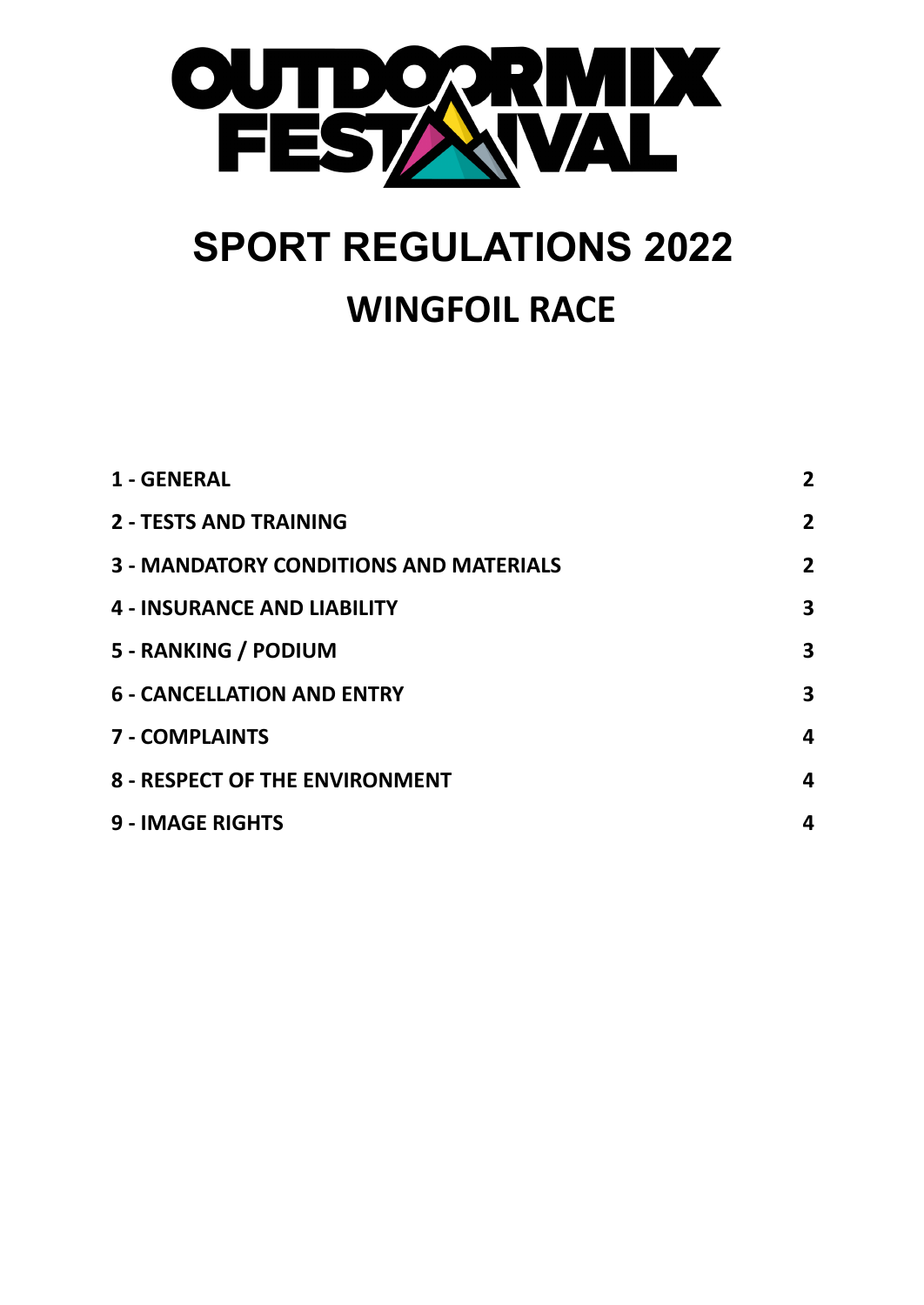

# <span id="page-1-0"></span>**1 - GENERAL**

The "WINGFOIL" event is organized as part of the 2022 edition of the Outdoormix Spring Festival which will take place on Saturday 04 June and Sunday 05 June 2022.

The competition is co-organized by the association law 1901 We Are Hautes-Alpes, represented by Mr. Clovis BRICE as co-president and the association law 1901 CNASP, represented by Mr. Christian GLEVAR as president.

# <span id="page-1-1"></span>**2 - TESTS AND TRAINING**

The "Wingfoil" event is a competition taking place on Saturday 04 June and Sunday 05 June 2022. The competition will take place on the beach of Eaux Douces. It is a "friendly" type of race intended only for Wingfoil. The number of participants is limited to 70 runners.

This "friendly" competition will take place on courses adapted to the weather conditions, answering to the best expectations of the participants.

The competition will take the form of pools with repechage after each round, so as to satisfy our objective to make everyone ride as much as possible.

The organizers, the race stewards and the judges may decide to organize a meeting with the athletes in order to transmit the rules and the instructions of the race, or to transmit any other information.

#### <span id="page-1-2"></span>**3 - MANDATORY CONDITIONS AND MATERIALS**

The "WINGFOIL" event is open to all competitors who have either a current FFV license or a medical certificate (less than one year old) for the practice of WINGFOIL.

All registrations to the "WINGFOIL" event are individual, nominative and non-transferable. No total or partial refund will be made by the organization.

To be able to take the start, each competitor must have paid the registration fee for the event (on the website [www.outdoormixfestival.com](http://www.outdoormixfestival.com) or at the event reception), have provided the necessary documents and be equipped with the required material.

Before leaving for the races, each competitor must go to the reception of the event village to collect their number. Please note that a participant who has not collected his or her number will not be able to participate in the events.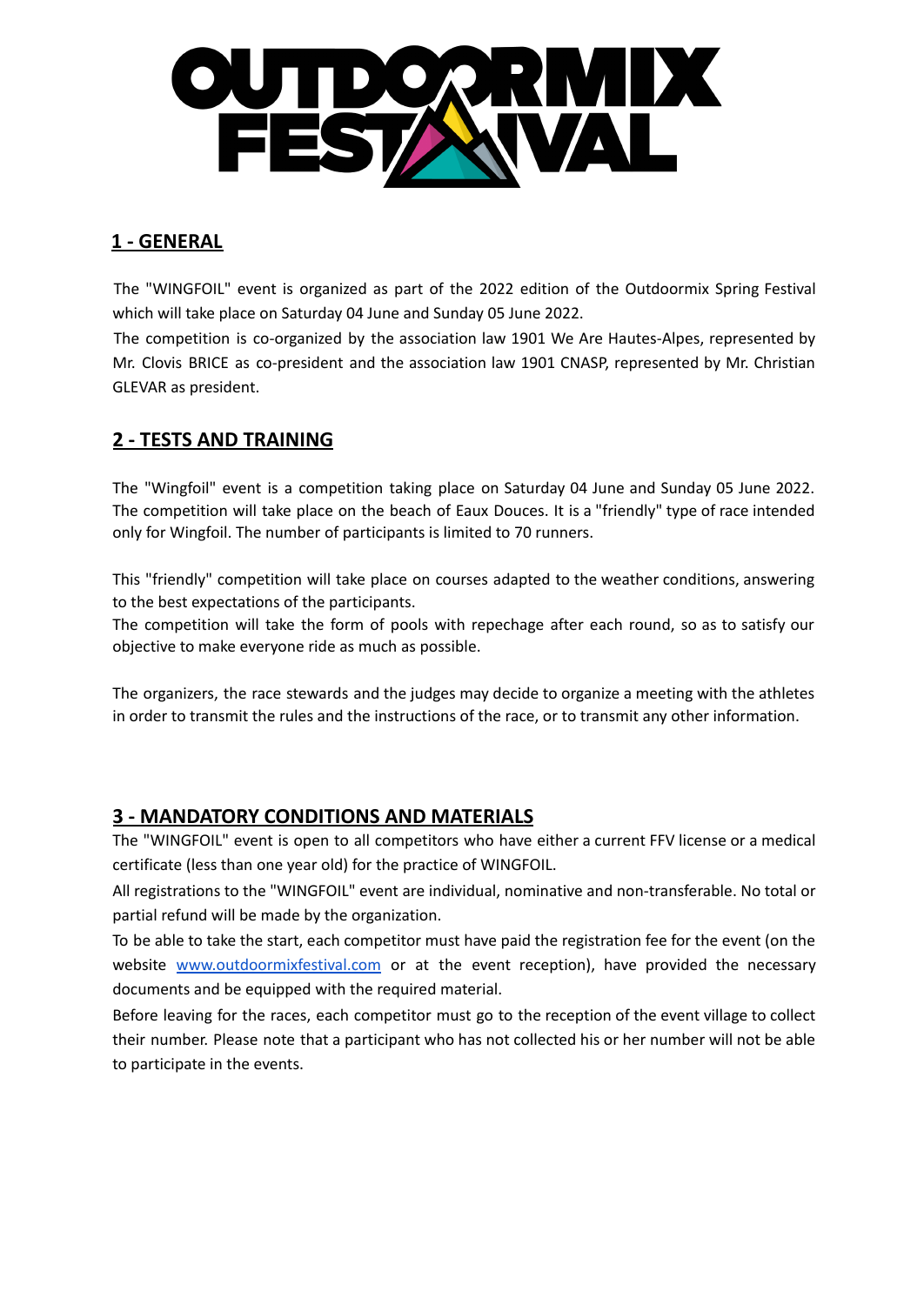

#### **Required equipment :**

- Foil and wing board in good condition,
- Wing wing
- Helmet mandatory
- Neoprene wetsuit strongly recommended

#### <span id="page-2-0"></span>**4 - INSURANCE AND LIABILITY**

To participate in the competition, all competitors must present a FFV competition license. If an athlete registers with a medical certificate, he/she will have to pay an additional 10  $\epsilon$  to obtain a competition license for the weekend.

The organization subscribes to an insurance covering its own civil liability as an organizer, those of its employees and those of the persons bringing voluntarily their help to the organization of the event. An "individual accident" insurance is also subscribed for the physical damage that each participant could undergo on his own person, as well as for any accident caused to third parties.

Medical and hospitalization expenses will be paid by the participants (personal insurance). The organization declines all responsibility in case of loss, theft or damage of material or individual equipment and cannot be held responsible in any case. In case of abandonment of the participant during the race, no refund will be made.

# <span id="page-2-1"></span>**5 - RANKING / PODIUM**

At the end of the race, a podium will be made by the judges according to the participants' scores. Rewards (prizes) will be given to the first three athletes according to the general ranking for each category (Women, Men). The organizer reserves the right to distribute the prizes as he sees fit. The presence of all competitors at the prize-giving ceremony is mandatory. The prizes cannot be given to a third party and will not be given later.

#### <span id="page-2-2"></span>**6 - CANCELLATION AND ENTRY**

The organization reserves the right to modify at any time the present rules and/or the different courses, in order to ensure the interest and the safety of the participants. In case of force majeure, the organization reserves the right to cancel or interrupt the "WINGFOIL" event and will not be able to proceed to any refund. Any registration to the competition implies the pure and simple acceptance of the present rules in their entirety. Failure to comply with these rules may result in the withdrawal